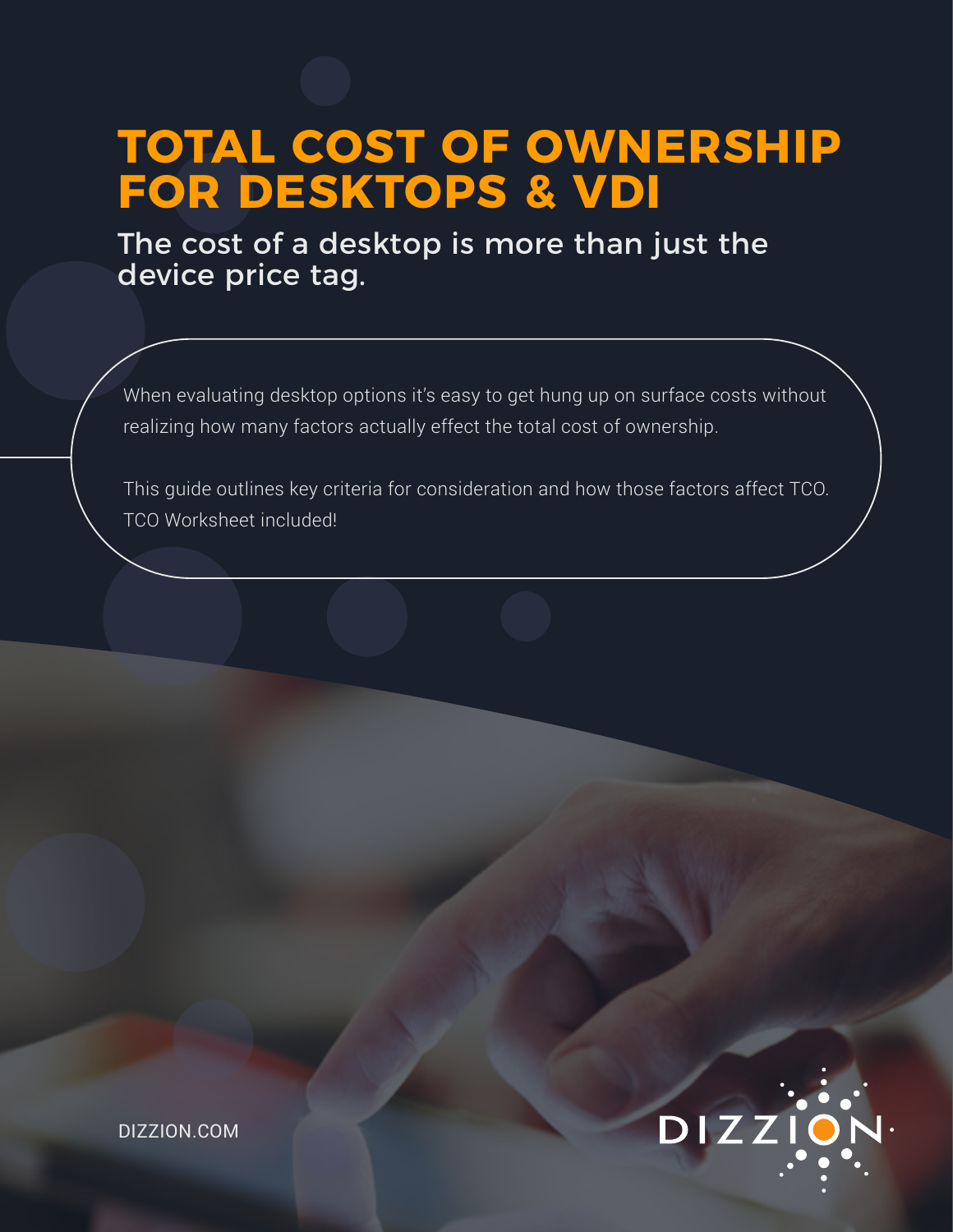## **Total Cost of Ownership for Desktops & VDI**

## The cost of a desktop is more than just the device price tag.

For organizations facing a hardware refresh or considering virtual desktops, one of the biggest discussions is about cost. While all desktop management approaches have their pros and cons, understanding the total cost of ownership (TCO) plays a big role in the final decision.

Getting a clear picture of TCO can be harder than imagined. It involves taking a close look at the current state of your desktops, usage, budget and expenses to establish a benchmark, then factoring in the company roadmap to understand anticipated future needs. With all this information gathered you have the appropriate criteria to plug in the (estimated) costs of different potential solutions to arrive at an overall total cost of ownership for corporate desktops.

Having a clear picture of TCO for different desktop management approaches can help organizations make a more educated forecast of required budget. It can also surface a better understanding of additional benefits that could be realized such as employee productivity gains, employee satisfaction or a stronger security posture – important considerations when evaluating total cost of ownership versus a price tag.

Gathering the information to assess TCO also has the side benefit of creating a clearer pros and cons assessment for each approach. At the outset, you might assume that provisioning and supporting traditional desktops would be more affordable, but when you realize the company is moving toward a remote working or "bring your own device" (BYOD) model, the cost versus value of a fully managed virtual desktop service becomes extremely compelling.

#### Common Desktop Scenarios

When planning for desktop management, organizations generally have five primary options:

- 1. Continue deploying and supporting traditional desktops/laptops
- 2. Build in-house VDI using existing infrastructure (servers and storage)
- 3. Build in-house VDI using new infrastructure (servers and storage, often cloud based)
- 4. Continue running an existing in-house VDI solution
- 5. Desktop as a service (outsourced model with VDI infrastructure and support provided)

No matter which of these scenarios are under consideration, the same basic questions need to be asked to get a reasonable estimate of the TCO for each solution.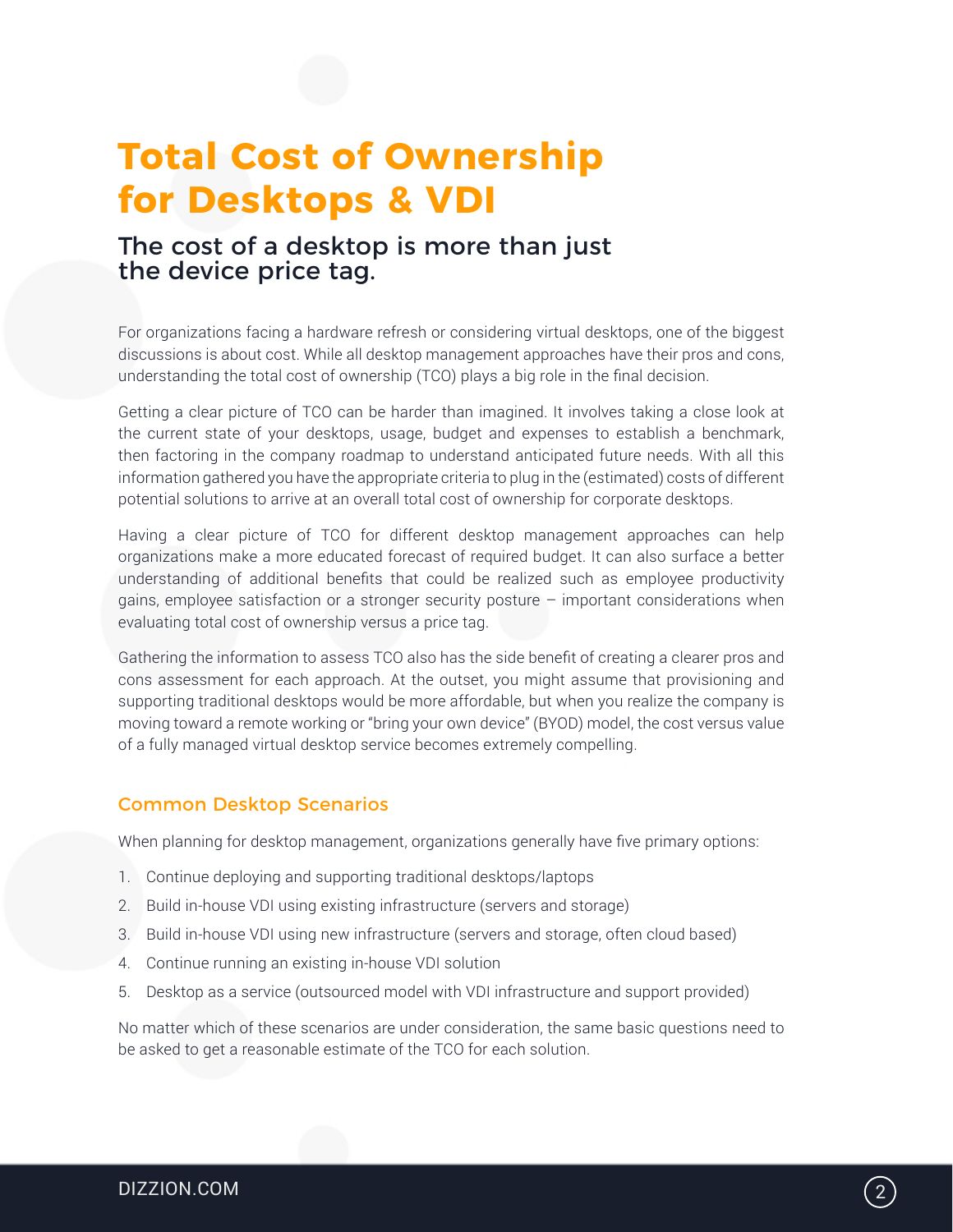#### Setting Your TCO Baseline

When creating an estimated TCO for desktops, organizations need to start by documenting their current state and projected future needs. This creates a baseline that can be used to assess the TCO of various desktop management options and helps organizations compare costs to their current state.

#### **Number of Users**

This is the most basic number needed when estimating the amount you'll spend on desktops: How many desktops do you need?

For some organizations, this is one desktop per end user (persistent desktops in the virtualization world). This is the right fit for workers that need constant access (i.e. working "after hours") or the ability to customize their desktops or save documents to the desktops. Other organizations may find that non-persistent desktops  $-$  also known as concurrent desktops  $-$  are a better fit. Concurrent desktops are a good fit for companies that have a shift-working model. Instead of each employee having a dedicated desktop (that goes unused when they're not on shift), the organization has enough desktops to cover demand during shift.

Determining the number of required desktops should also include any projected scaling (i.e. seasonal bursts), growth or independent contractors that the organization provisions desktops for. If headcount or contractors are a fluctuating factor, create two data points to work with in your TCO calculations: Base number of users (the bare minimum number of users you need to support at all times) and max number of projected users (to account for scaling).

#### **EXPERT TIP: NUMBER OF USERS**

If your organization uses a concurrent desktop model, augment this question with number of desktops in addition to users. For instance, if your ideal state is 60% concurrent desktops, you'll need to have an accurate count of both users and how many desktops you'd need to reach that 60% ratio.

Ideal states are just that – ideal. So it's important to understand both numbers to ensure you have a true picture of the potential TCO even if you don't achieve the ideal shared desktop ratio.

#### **Endpoint Devices Currently Supported**

Understanding which endpoints are currently supported is critical to getting an accurate budget prediction. Odds are these devices will need to be maintained and eventually replaced, so you need to understand what this will look like and how much it will cost under each desktop solution.

Will a new desktop management approach require an immediate shift in what endpoints are supported? If so, any associated costs stemming from that change need to be factored into the total cost of ownership. (This can also have a net positive affect on TCO if the organization no longer needs to support as many costly endpoints.)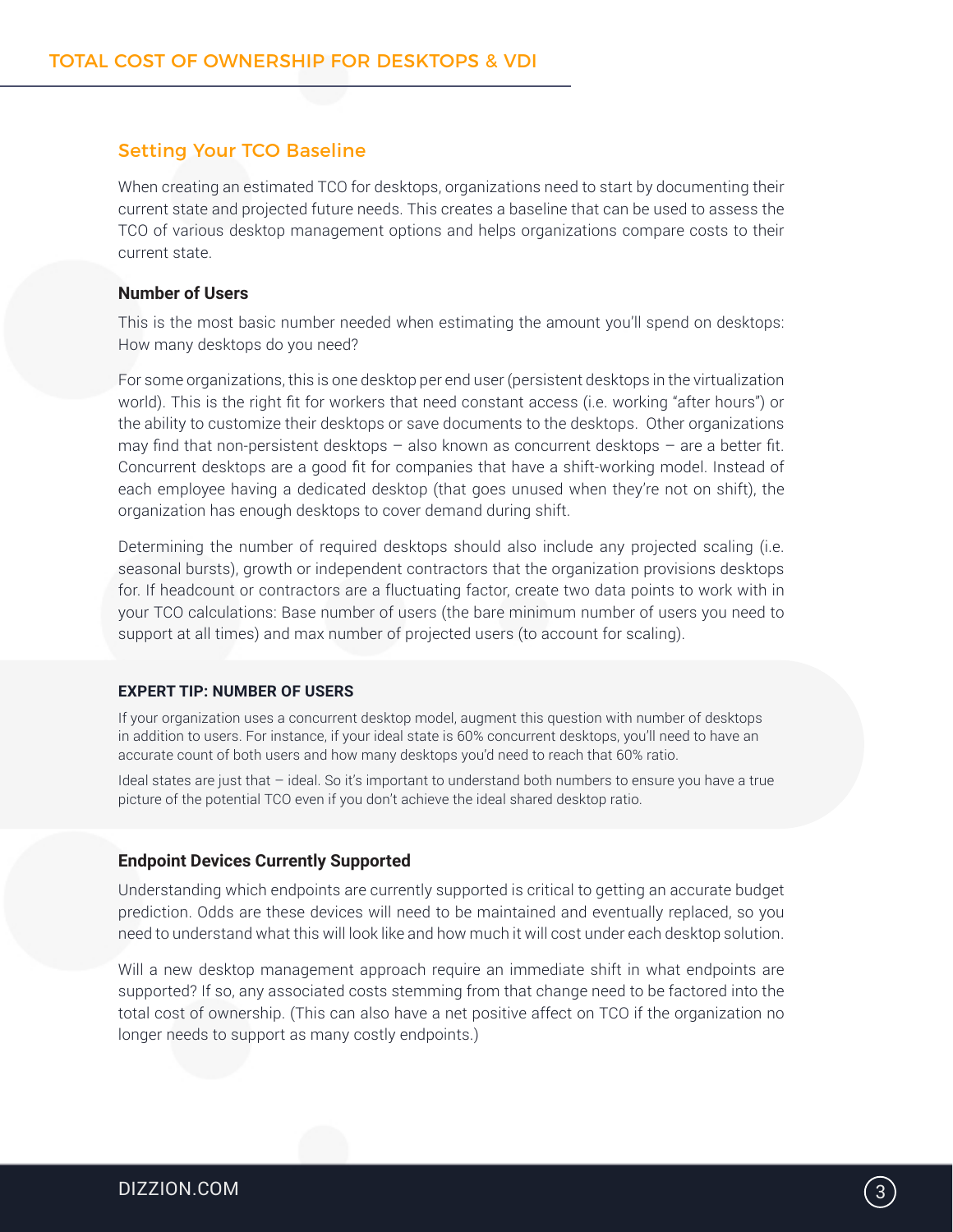Understanding the current state of endpoints gives teams a clear baseline of the level and cost of support currently being expanded. This is critical if organizations are comparing a potential change to the "do nothing" option and if they want a true understanding of TCO.

Common endpoint solutions supported today include:

- Desktops
- Laptops
- Thin clients
- Zero clients
- Employee BYOD (bring your own device)
- Mobile devices (smartphones, tables, smartwatches, etc.)

#### **Average Life Per Endpoint Device**

If the organization currently provisions physical devices, document the average lifecycle or refresh cycle for these devices. A laptop does not last forever and it's inaccurate to count that as a onetime cost. Instead, accurate lifespan expectation and replacement costs should be calculated into the total cost of ownership.

The average lifespan and replacement cost for VDI scenarios using company-issued thin clients should be treated similarly.

#### **EXPERT TIP: EXTENDING ENDPOINT LIFE**

Desktop virtualization can extend the useful life of existing endpoints by allowing organizations to use older endpoints as kiosks, or dumb terminals, that connect to virtual desktops. This is particularly relevant as older endpoints may still be functional, but might not be powerful enough to support modern operating systems and software. Using them to access virtual desktops allows companies to postpone buying new endpoints while giving employees access to the latest technology via virtualization.

#### **What Devices Do You Want to Support?**

Different than what endpoints are currently supported, this is an important future-state question. Replacing hardware and infrastructure is not an easy or inexpensive undertaking. If the organization has plans to introduce new endpoint types that needs to be taken into consideration now.

This question often requires the input of business leaders outside of IT. While the IT department will have a solid understanding of what endpoints are being supported at the moment, they may not have insight into the company's five year goal to implement BYOD, go "greener" or shift to a more remote working model. All of these business-focused initiatives can have real impact on the end point devices in use. Planning for the change now can prevent duplicate work in the near future and ensure you select a solution that can grow with the organization.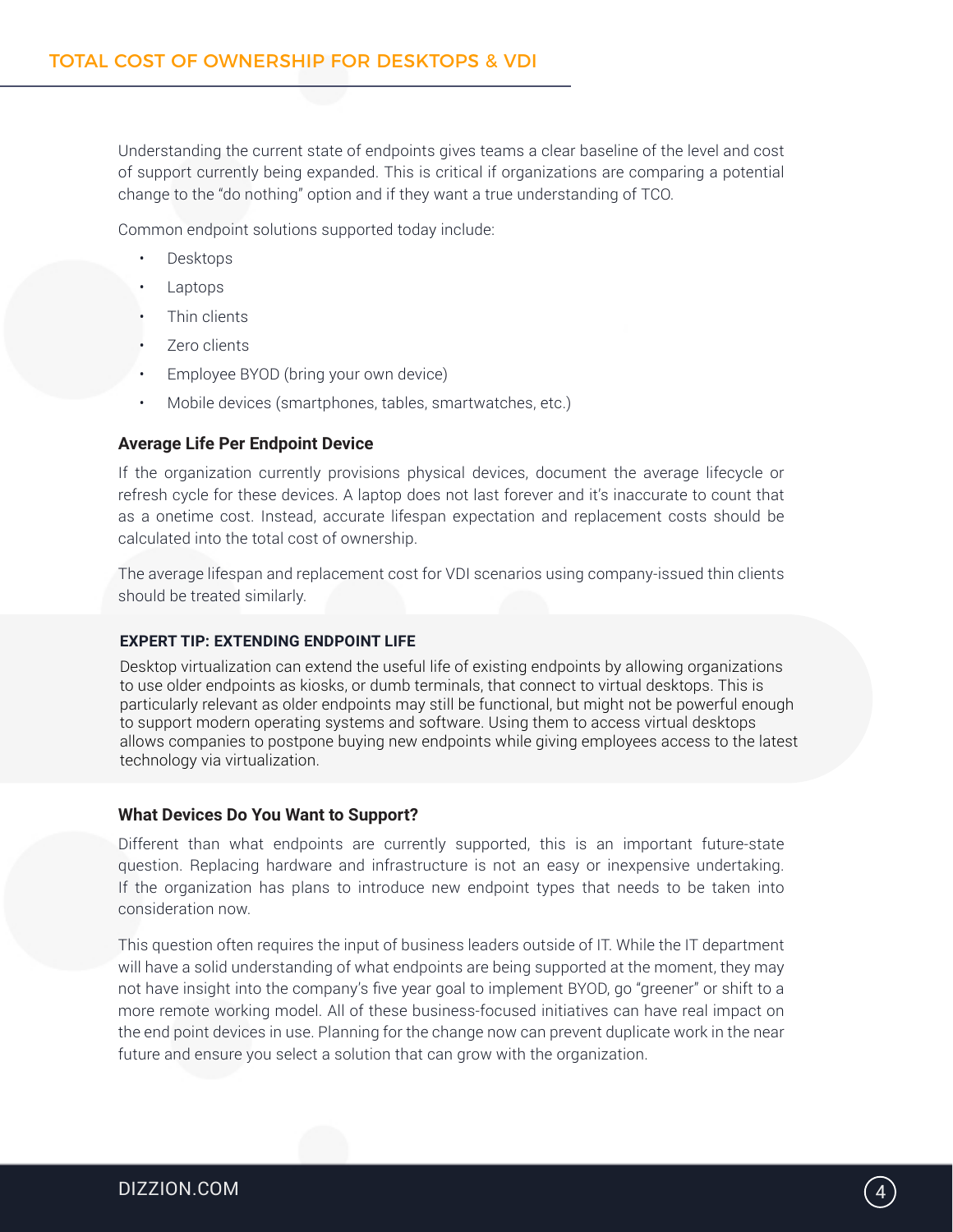#### Calculating Desktop Total Cost of Ownership

With a baseline understanding of what is currently supported and the organization's roadmap, it's time to move into a more hardline cost calculation. You'll combine the information gathered above with the information documented below to create a TCO projection. This should be done for each solution being evaluated.

#### *See the worksheet at the end of this guide for a centralized place to document the following data.*

#### **Current Endpoint Costs**

Now that you know what endpoints are supported and their average lifespan, you can calculate the cost of purchasing and replacing those devices. Do this for each type of endpoint supported using the following guide:

- Average purchase cost per endpoint (*Maintenance and support are considered below*)
	- Average cost per desktop (non VDI)
	- Average cost per laptop
	- Average cost per thin/zero client
- Annual endpoint cost (average cost divided by number of years in anticipated lifespan)
	- Physical desktop
	- Laptop
	- Thin client
- Total number of users per device
	- Physical desktop
	- Laptop
	- Thin client

With that break down, you can calculate your current total annual cost per endpoint. *(See the table on Page 9.)*

#### **Future Endpoint Costs**

Consider replacement costs for the current desktop approach and anticipated costs associated with organizational growth or an endpoint change. A few key pieces of data to gather include:

- Average number of endpoint devices replaced monthly and yearly
- Anticipated yearly net new growth (new endpoints minus anticipated employee turnover)
- Anticipated endpoint changes and associated scope and cost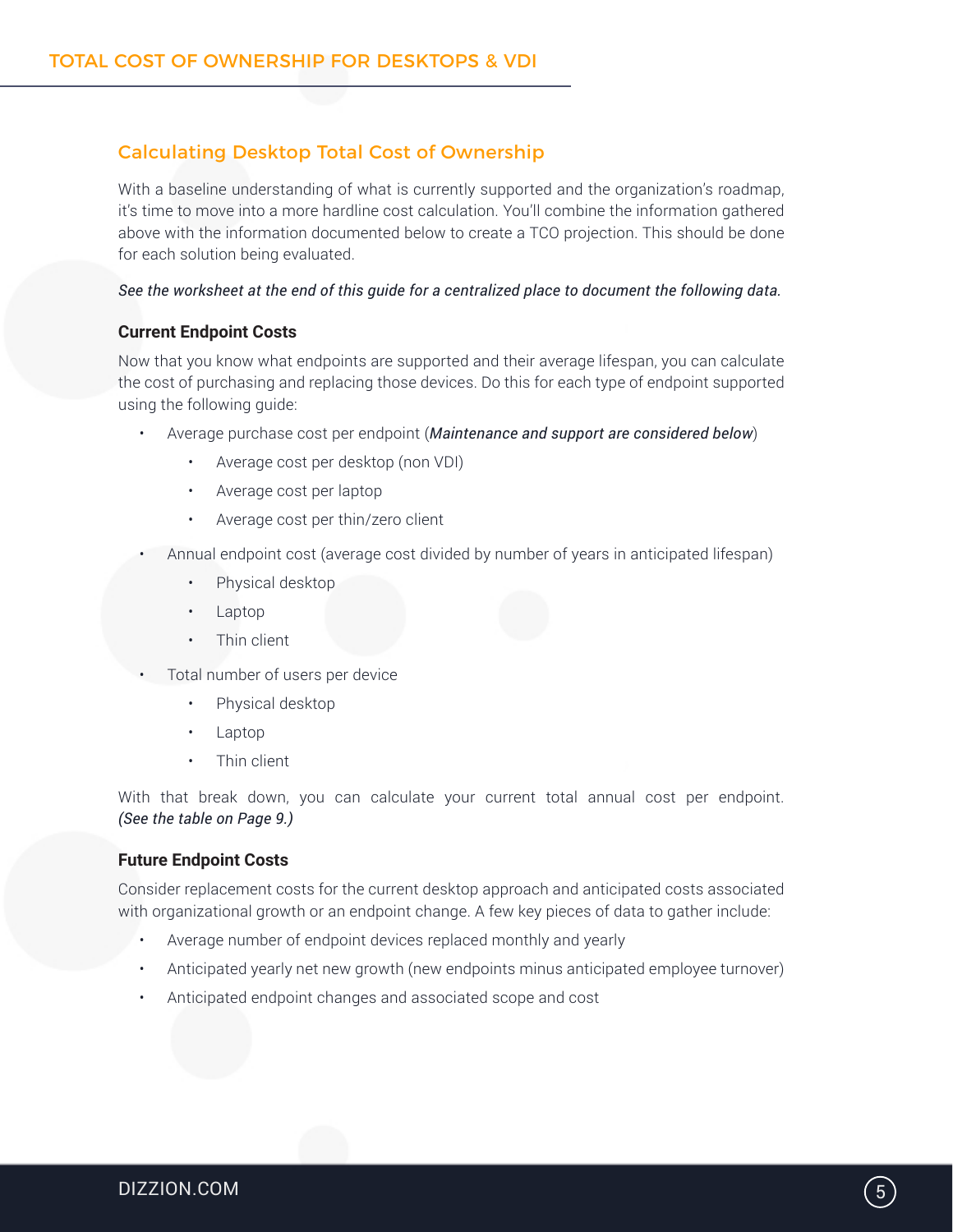When calculating TCO it's important to have an understanding of cost for today's state and the projected cost for the future based on either organizational change or from switching desktop solutions. The future endpoint cost could look very different when comparing traditional desktop deployments versus supporting virtual desktops (which can drastically reduce endpoint cost by extending the life of existing endpoints or allowing organizations to realize cost benefits from moving to a "bring your own device" (BYOD) model). This difference will have a major impact on the overall total cost of ownership.

#### **Software Costs**

Desktops aren't one size fits all, the software required for each use case will affect required desktop resources (RAM, CPU, GPU, etc.). The software required and number of users in each use case will impact your overall desktop costs. When calculating this cost you can tally each use case separately or group use cases based on similar computing requirements.

When assessing software costs, be sure to consider one time purchases, regular upgrades and monthly software as a service (SaaS) subscriptions. The easiest way to calculate this number is to define the software suites for each user or use case, put a total monthly or annual cost to that use case and multiple that number by the total number of users who fall into that use case. Adding that monthly or annual cost to the cost of the desktop required to run those programs will give you a more detailed picture of the cost per desktop.

#### *Software cost per use case +*

### *Cost of desktop with the computing resources required to support use case x Number of users in that use case = Estimated (software-driven) cost of desktops*

Licensing is another important consideration. Popular solutions like Office 365 introduced increasingly complicated licensing considerations, and desktop virtualization can add a new dimension. When running a desktop program entirely in-house, your team is responsible for licensing. If you opt for an outsourced desktop solution, the vendor may be able to provide the required licensing through its Services Provider Licensing Agreement (SPLA) or advise you on the required licensing.

#### **Personnel Costs**

When calculating total cost of ownership for desktops, many organizations only think about the desktop itself, but the personnel required to support desktop deployments is just as important and has a major influence of TCO. This is especially important as organizations consider advanced solutions such as desktop virtualization. VDI requires specialized IT staff to properly implement and maintain virtual desktops and these experts often have a higher salary range than more generalized IT specialists.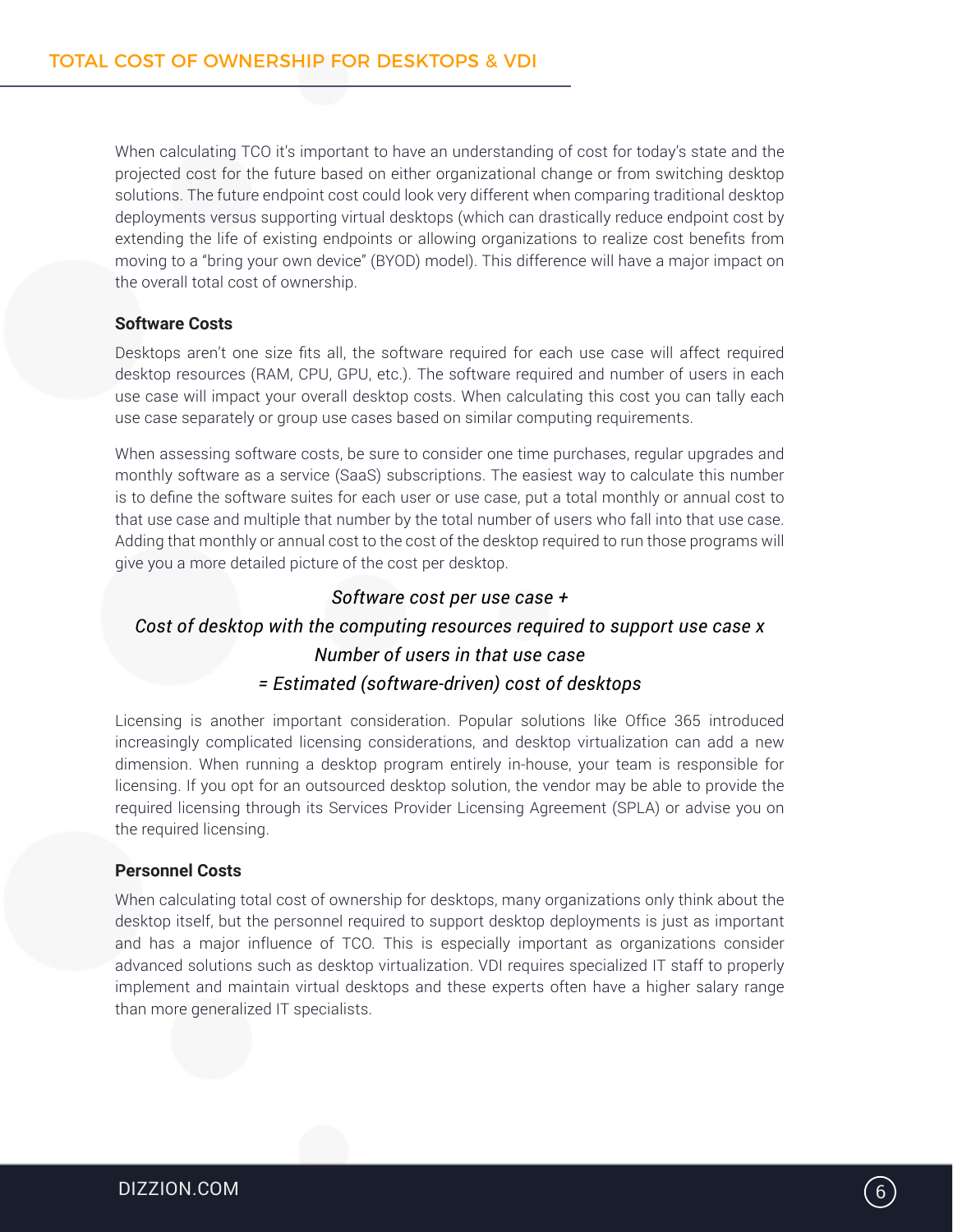To get a true picture of desktop-related personnel costs you need to consider more than just the yearly salary of IT staff. How this staff is spending its time and the primary (ideal) job focus also need to be considered. To assess personnel cost, collect information on:

- Average desktop support staff salary
	- Including network, systems and storage engineers and any other employees involved with ultimately supporting end use computing
- Average provisioning hours for new users or replacement endpoint devices
- Average monthly desktop maintenance hours
- Average monthly infrastructure maintenance hours
- Target percentage of time IT spends on desktop support
- Over/Under percentage of actual IT time spent on desktop support versus target

If in-house IT personnel are spending too much time on desktop and infrastructure maintenance at the expense of more important job focuses, the total cost per desktop implicitly increases. While you may not be able to put a hard dollar amount on this, it's an important consideration to be aware of and compare.

#### Making Educated IT Decisions

By gathering the information discussed, IT teams and business leaders are prepared to deeply evaluate the total cost of ownership for desktops. Clearly, a lot more goes into understanding TCO than just a price tag on a PC or the per user cost of a virtual desktop.

Establishing a baseline of current costs and predicting future need combined with evaluating associated desktop costs like software and personnel paint a full picture of the true cost of a desktop. This practice often highlights everything attractive low prices leave out and makes slightly higher desktop quotes make more sense.

As with many things in life, buying the cheapest option and expecting the best results more often than not leaves the purchaser disappointed. Instead of falling victim to sticker shock or "too good to be true" desktop offers, put in the time to calculate and evaluate the total cost of ownership so you can make an educated decision and be happy with your solution.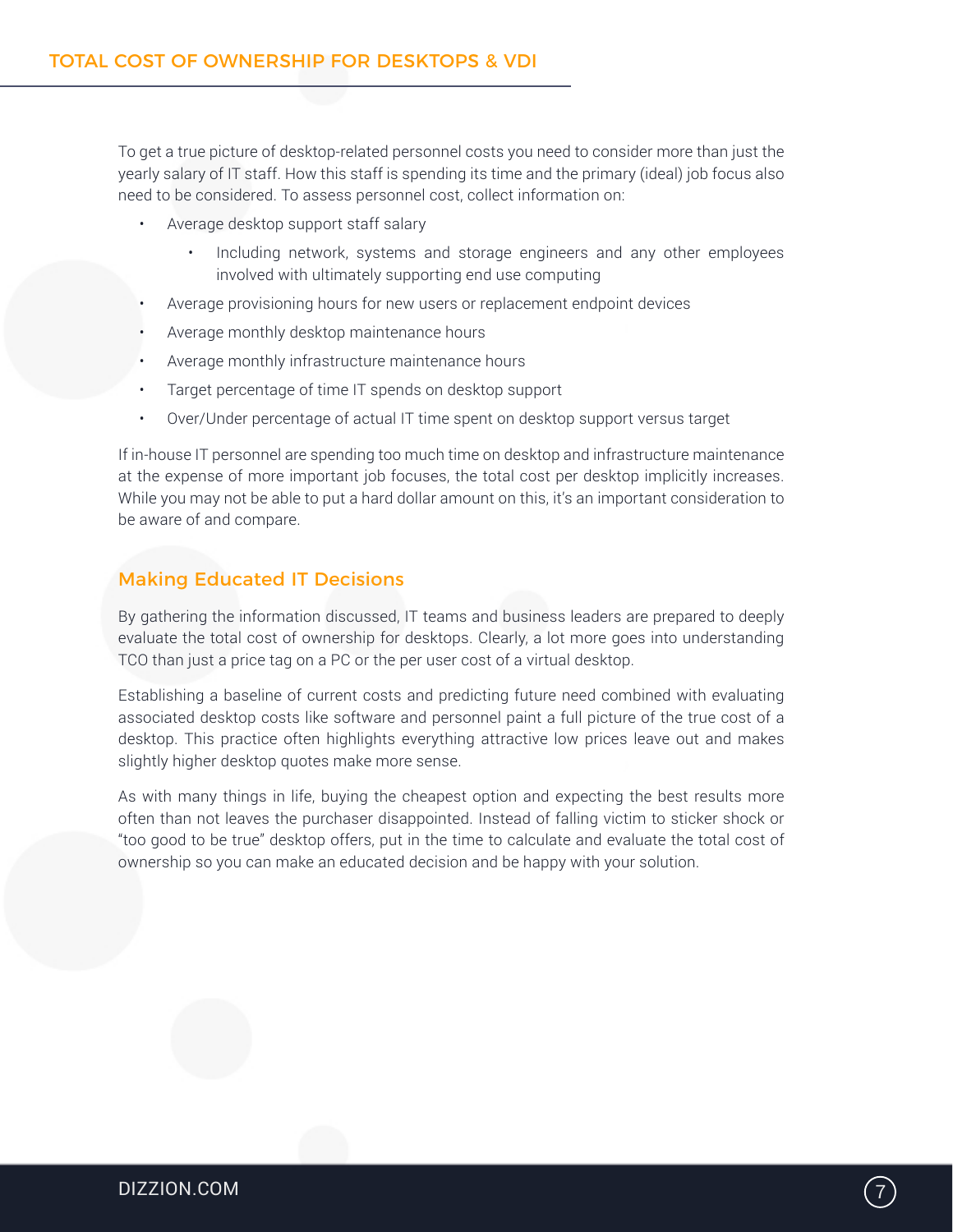## **Desktop TCO Worksheet**

This information gathering worksheet will help you collect the data needed to calculate the total cost of ownership for desktop solutions.

| Total number of users per device:                                                                                                                                                                                              |
|--------------------------------------------------------------------------------------------------------------------------------------------------------------------------------------------------------------------------------|
|                                                                                                                                                                                                                                |
| Laptop: Laptop: Laptop: Laptop: Laptop: Laptop: Laptop: Laptop: Laptop: Laptop: Laptop: Laptop: Laptop: Laptop: Laptop: Laptop: Laptop: Laptop: Laptop: Laptop: Laptop: Laptop: Laptop: Laptop: Laptop: Laptop: Laptop: Laptop |
|                                                                                                                                                                                                                                |
| (Add additional categories for each endpoint device supported)                                                                                                                                                                 |
| Average cost per endpoint:                                                                                                                                                                                                     |
|                                                                                                                                                                                                                                |
|                                                                                                                                                                                                                                |
|                                                                                                                                                                                                                                |
| (Add additional categories for each endpoint device supported)                                                                                                                                                                 |
| Annual endpoint costs (average cost divided by number of years in anticipated lifespan):                                                                                                                                       |
|                                                                                                                                                                                                                                |
|                                                                                                                                                                                                                                |
|                                                                                                                                                                                                                                |
| (Add additional categories for each endpoint device supported)                                                                                                                                                                 |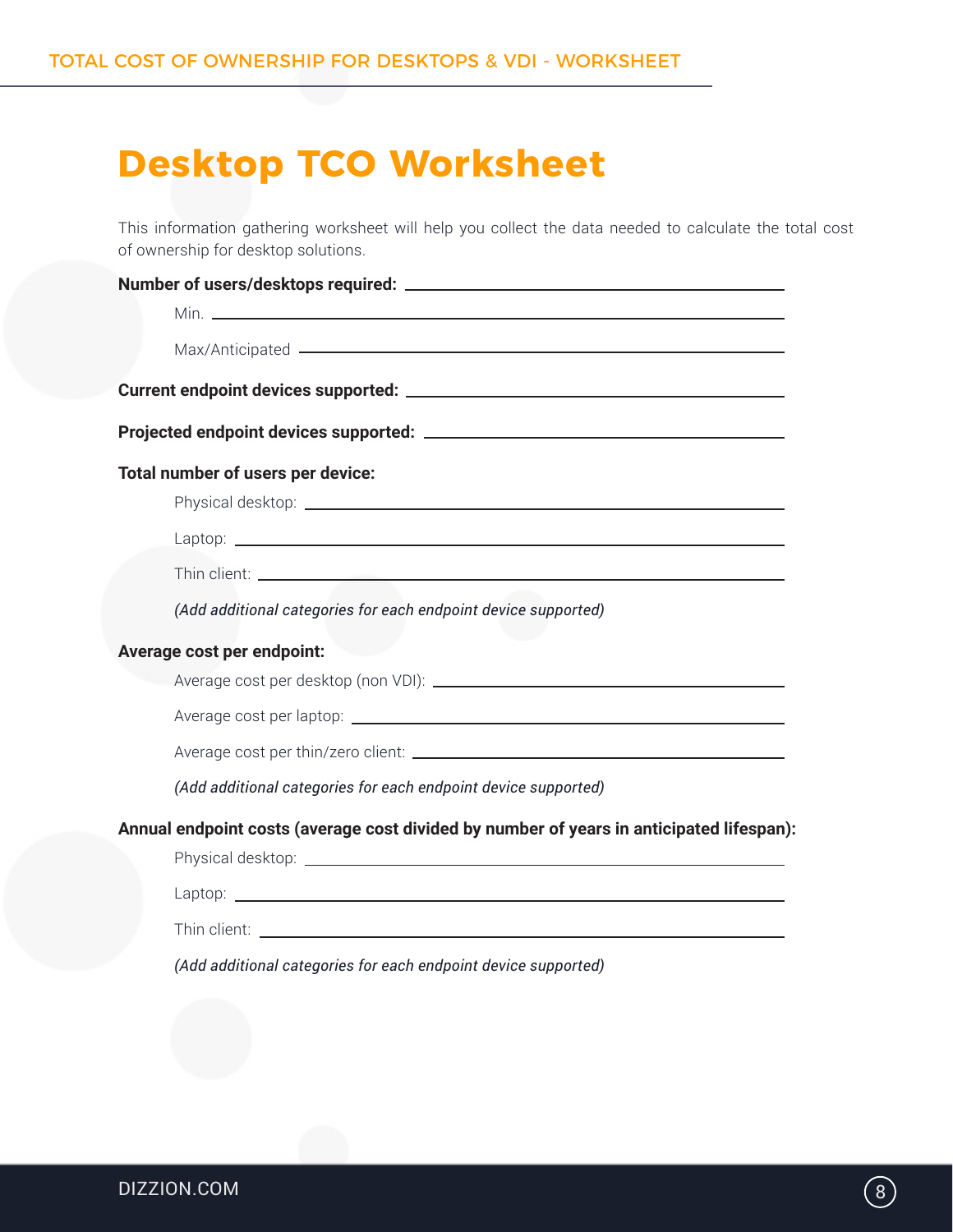### **Total annual cost of all current endpoints:**

*(Annual cost per device x number of users with that device = Total cost)*

| <b>Annual Cost Per Device</b>                   | <b>Number of Users Per Device</b>                                                | <b>Total Annual Cost</b> |
|-------------------------------------------------|----------------------------------------------------------------------------------|--------------------------|
| (desktops)                                      |                                                                                  |                          |
| (laptops)                                       |                                                                                  |                          |
| (thin clients)                                  |                                                                                  |                          |
|                                                 |                                                                                  |                          |
| Average number of endpoint devices replaced:    |                                                                                  |                          |
|                                                 |                                                                                  |                          |
|                                                 |                                                                                  |                          |
|                                                 |                                                                                  |                          |
|                                                 |                                                                                  |                          |
|                                                 | (New endpoints required minus anticipated employee turnover)                     |                          |
|                                                 |                                                                                  |                          |
| (Include projected scope and cost)              |                                                                                  |                          |
| Software based cost per desktop:                |                                                                                  |                          |
| (Calculate for each use case or use case group) |                                                                                  |                          |
|                                                 |                                                                                  |                          |
|                                                 | Computing resources required to support use case:                                |                          |
| $\bullet$                                       |                                                                                  |                          |
|                                                 |                                                                                  |                          |
| $\bullet$                                       |                                                                                  |                          |
| $\bullet$                                       |                                                                                  |                          |
|                                                 | Cost per desktop with the required computing resources: ________________________ |                          |
| Number of users per use case:                   |                                                                                  |                          |
|                                                 | Use Case 1: <u>________________________________</u>                              |                          |
|                                                 |                                                                                  |                          |
|                                                 | (Add additional use cases as needed)                                             |                          |
|                                                 |                                                                                  |                          |

| Cost of Software Suite | <b>Cost of Desktop</b> | Number of Users | <b>Total Cost</b> |
|------------------------|------------------------|-----------------|-------------------|
| Use Case 1             | $^{+}$                 |                 | ′=                |
| Use Case 2             |                        |                 |                   |
| Use Case 3             |                        |                 |                   |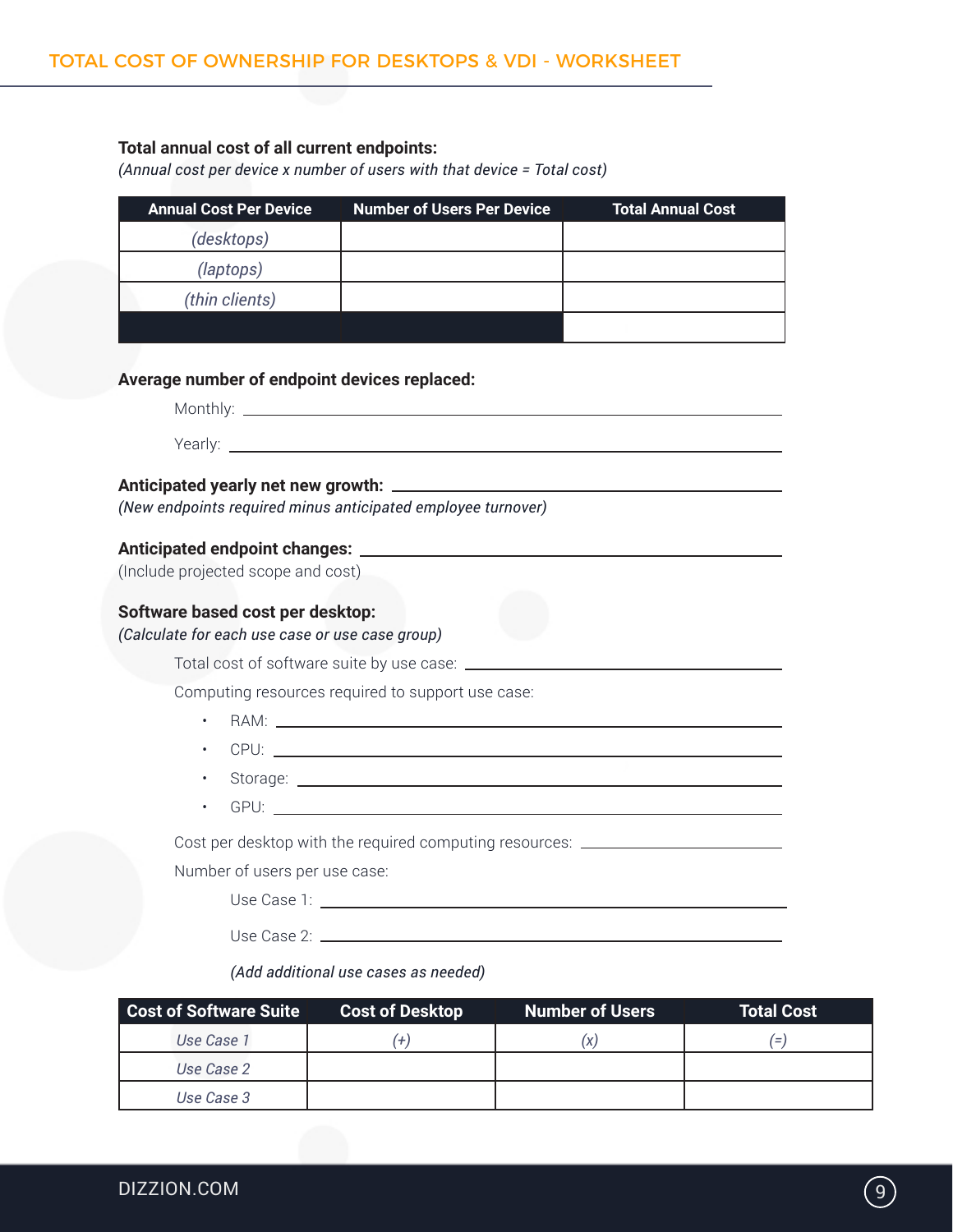| Average provisioning hours for new user or replacement endpoint device: _________   |  |  |  |  |
|-------------------------------------------------------------------------------------|--|--|--|--|
|                                                                                     |  |  |  |  |
| Average monthly infrastructure maintenance hours: ______________________________    |  |  |  |  |
| Target percentage of time spends on desktop support: ___________________________    |  |  |  |  |
| Actual percentage of time IT spends on desktop support: ________________________    |  |  |  |  |
| Over/Under percentage of actual IT time spent on desktop support vs. target: ______ |  |  |  |  |
|                                                                                     |  |  |  |  |
| If servers are not located and maintained on premise                                |  |  |  |  |
|                                                                                     |  |  |  |  |
| If engaging a VDI provider                                                          |  |  |  |  |

#### **EXPERT TIP: CONSIDERING COMPLIANCE**

If your organization must comply with PCI DSS or HIPAA HITECH compliance standards it's important to understand how these requirements will effect your desktops. Implementing compliance fully in-house is time consuming and expensive and should be factored into desktop TCO. Is compliance is a factor, consider a desktop as a service provider that offers [compliant solutions](https://www.dizzion.com/services/compliance/).